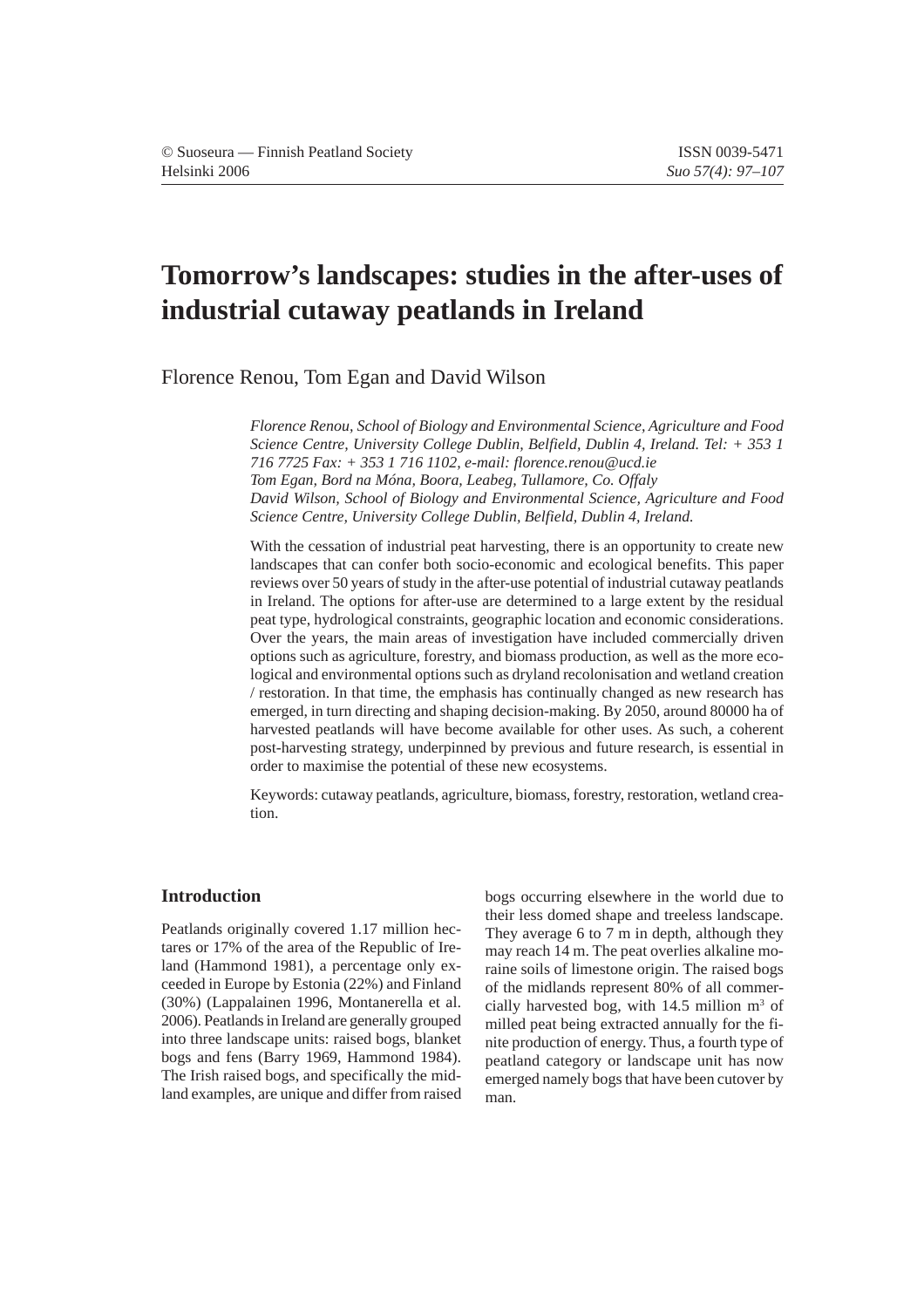Traditionally, peat has been hand cut as a source of fuel in Ireland since prehistoric times. Intense peat cutting occurred in the nineteenth century and was closely related to a large rise in population (Mitchell 1976). In the twentieth century, technological development resulted in further peatland being reclaimed for agriculture and extensive blocks of peatland being industrially harvested for fuel by the semi-state company Bord na Móna. These are located mainly in the raised bogs of the midlands and to a lesser extent on blanket bogs in the west of Ireland. About 18% (16000 ha) of Bord na Móna peatlands have so far been cut away. This area is increasing every year but at a variable rate and it is expected that 80000 ha of peatlands will become 'industrial cutaways' within the next three decades. The development of these large areas will be one of the great reclamation ventures undertaken in Europe and it has been compared in scale to the reclamation of the English fenlands or the polders in the Netherlands (Feehan & O'Donovan 1996). Cutaways are relatively new in the Irish landscape and as such they have not been included in many classic Irish landscape studies. Indeed the first impression one gets of a cutaway peatland is often a bleak one: a flat, bare, windswept, dark desolate area lacking macrotopography. Their hydrology can thus be quite complex and unique within each harvested 'bog unit'. The cutaway landscape looks deceptively uniform in appearance while in fact being extremely heterogeneous. It varies in type, thickness (because of the undulating topography of the bog floor), pH, nutrient status, moisture regime (drainage) and in the geomorphology of the underlying (pre-bog) relict mineral soil. All of these factors will influence future land-use programmes (McNally 1984, Hammond 1989, McNally 1995). Due to the complexity and the variety of cutaways, sound baseline information covering the nature and distribution patterns of the peat materials within each cutaway landscape unit should underpin any decisions on after-use.

The issue of the after-uses of Irish cutaway peatlands has already been the subject of several discussions at international (Healy 1980, McNally 1984, 1995, 1997), national (Healy 1978, Anon. 1979, Mollan 1989, McNally 1997) and county level (Egan 1998, Offaly County Council 2003). It is inevitable that policies, legislation and Ireland's commitment to international conventions and protocols should guide consideration of the rehabilitation of these lands. Local economic benefits are also important. Furthermore, decisions can have significant environmental, social and economic consequences, both positive and negative. Much research has been carried out since the 1950s, mainly driven by Bord na Móna and some aspects of this are on-going. The main areas of investigation have included: grassland (for silage production or grazing), crop production, horticulture, commercial forestry, biomass production, dryland recolonisation and wetland creation / restoration (Table 1). This study aims to review past and current research on the after-uses of Irish cutaway peatlands and to highlight issues that need to be addressed if the rehabilitation of these ecosystems is to be successful.

# **After-Uses Of Cutaway Peatlands**

## **Agricultural and horticultural production**

Conversion of both fens and bogs to agricultural (especially grassland) production has taken place all over northern Europe. In Ireland, fens were initially favoured, with drainage activities starting in the early medieval period, but some ombrotrophic bog reclamation also took place at an early stage. Experimentation into grassland production on industrial cutaways has been a recent affair, starting in the 1950s. It was thought that the conversion of cutaway into grassland would play an important role in enabling farmers to increase the size of their holdings and to improve their viability (Collins 1998). Several experiments were carried out in the Peatland Research Station at Lullymore, Co. Kildare and these have been critically reviewed over the years (Anon. 1979, Mollan 1989, Anon. 1991). Initially, grass was sown directly onto the peat surface, but major problems were soon encountered, including the emergence of fossil timber and the uneven subsidence of the peat surface. Other problems included poor grass yields due to inadequate mixing of peat and lime, and trafficability difficulties (McNally 1984). An extensive reclama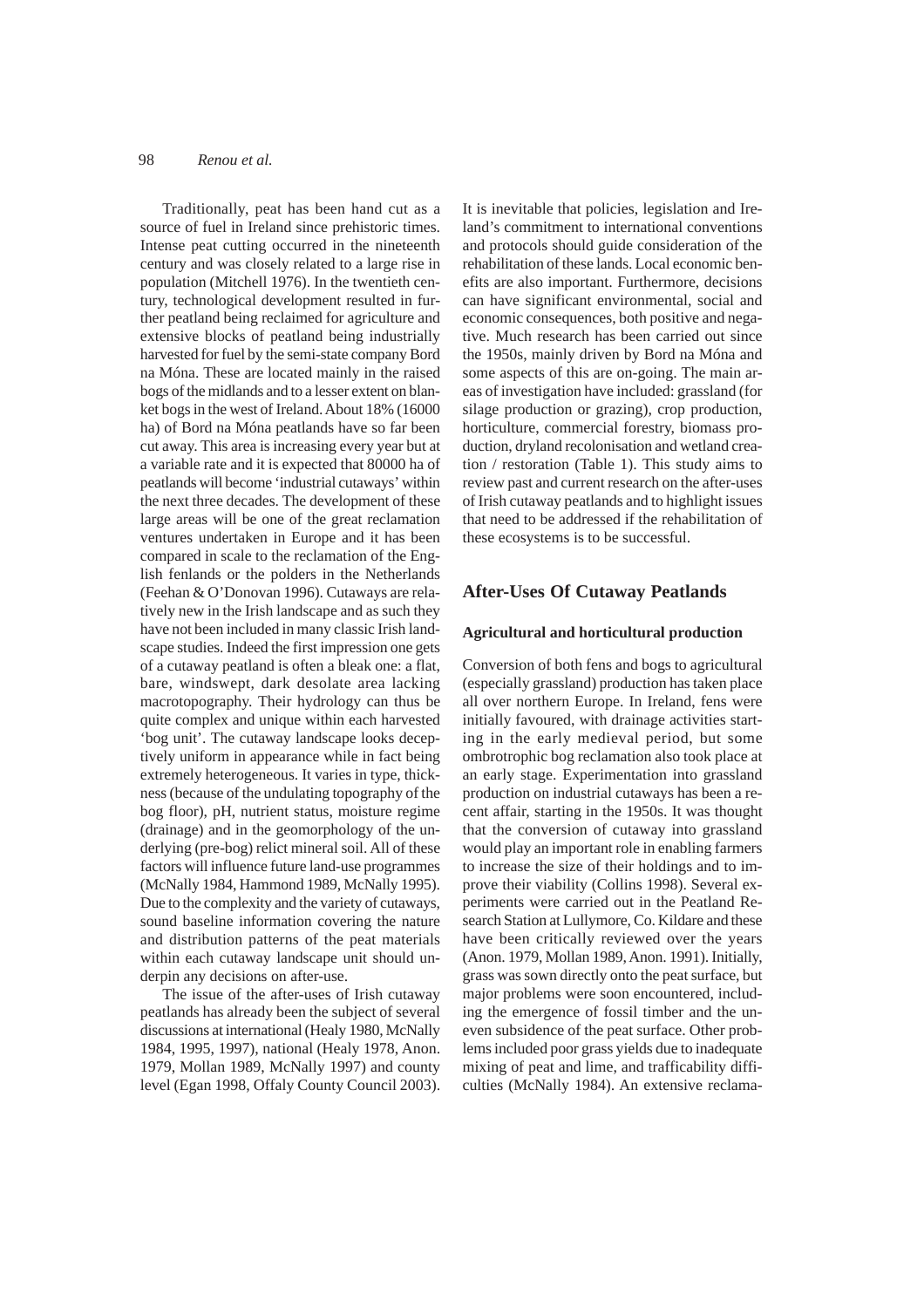tion process was initiated to make the cutaways suitable for a range of agronomic production purposes, primarily grass. This reclamation process involves drainage, deep ploughing, weathering and the removal of exposed fossil timber in year one; the peat and subsoil are thoroughly mixed with a cultivation disc, limed and levelled in year two; and in the third year, the area is finally levelled, cultivated, fertilised and sown with perennial ryegrass (*Lollium perenne*) and clover (*Trifolium repens*). The growing of grass was most successful on milled cutaway peatland from which the maximum amount of peat had been removed so that deep ploughing allowed the remaining peat to be mixed with the subsoil (Drennan et al. 1984). Destroying the contact horizon (between the peat and sub-peat mineral soil) by roto-tilling or ploughing was crucial to improve the physical and chemical quality of the soil. It was thereby important to reclaim shallow cutaway peats mainly for grassland production.

When peat soils are reclaimed for agriculture, the characteristics of their surface horizons change rapidly with a reduction in moisture content, an increase in ash content, bulk density and pH, enhanced humification and structure development and reduced water infiltration rates (Kreshtapova et al. 2003). These changes are influenced significantly by microbial (Hammond 1981, Williams et al. 1985, Boyle & Curry 1997) activity. Improved grass growth responses were attributed to enhanced organic matter decomposition and mineralisation. To date, 1500 ha of cutaway peatland have been turned into good

quality grassland by Bord na Móna and have been subsequently sold to local farmers.

Problems with mineral deficiencies have been encountered and some cutaways, such as the ones established in the 1980s in Bellacorrick, Co. Mayo, were shown to be unsuitable for grassland development as problems with mineral deficiencies in grazing animals occurred (Doyle & Ó Críodáin 2003). The utilisation of reclaimed cutaway bog for sheep grazing also encountered difficulties with, for example, the premature loss of incisor teeth ('broken mouth') due to mechanical stress (grass impaction); a phenomenon usually confined to unimproved hill pastures (Daly et al. 1984). The irreversible loss of organic material after reclamation has also been a problem, especially on very shallow soils. Mineral deficiency, excessive acidity, drought and difficulties with soil texture were also recurrent problems in attempting to establish arable crops, including cereals, beets and vegetables (Cassidy 1969, Cole 1969, MacNaeidhe et al. 1984). It was found that horticulture was feasible on cutaway peat but with a minimum depth of 1.5 m and preferably with peat of woody fen origin (Cassidy 1969, Robinson & Lamb 1975). The production of good, even-quality produce was difficult due to the variations encountered in the growing medium as the residual peat can change over short distances in terms of peat depth, peat type and nutrient concentrations. Weeds are also a much greater problem than would be the case on mineral soils (May 1975).

Table 1. Current and predicted land use category for the cutaway peatlands owned by Bord na Móna. *Taulukko 1. Nykyiset ja arvioidut Bord na Mónan omistamien suonpohjien jälkikäyttömuotojen pinta-alat Irlannissa.*

| After uses                       | Cutaway peatland area — |      |             |           |
|----------------------------------|-------------------------|------|-------------|-----------|
|                                  | Current                 |      | 2050        |           |
|                                  | ha                      | $\%$ | ha          | $\%$      |
| Forestry (inc biomass)           | 4000                    | 43.2 | 16000-20000 | $20 - 25$ |
| Alkaline wetland                 | 3000                    | 32.4 | 14400-16800 | $18 - 21$ |
| Acidic wetland (inc restoration) | 700                     | 7.6  | 15200-17600 | $19 - 22$ |
| Dryland re-colonisation          | 900                     | 9.7  | 20000-28000 | $25 - 35$ |
| Conserved bog                    | 400                     | 4.3  | 4000-5600   | $5 - 7$   |
| Landfill; extraction etc.        | 20                      | 0.2  | 700         | 0.8       |
| Total                            | 9270                    |      | ca.80000    |           |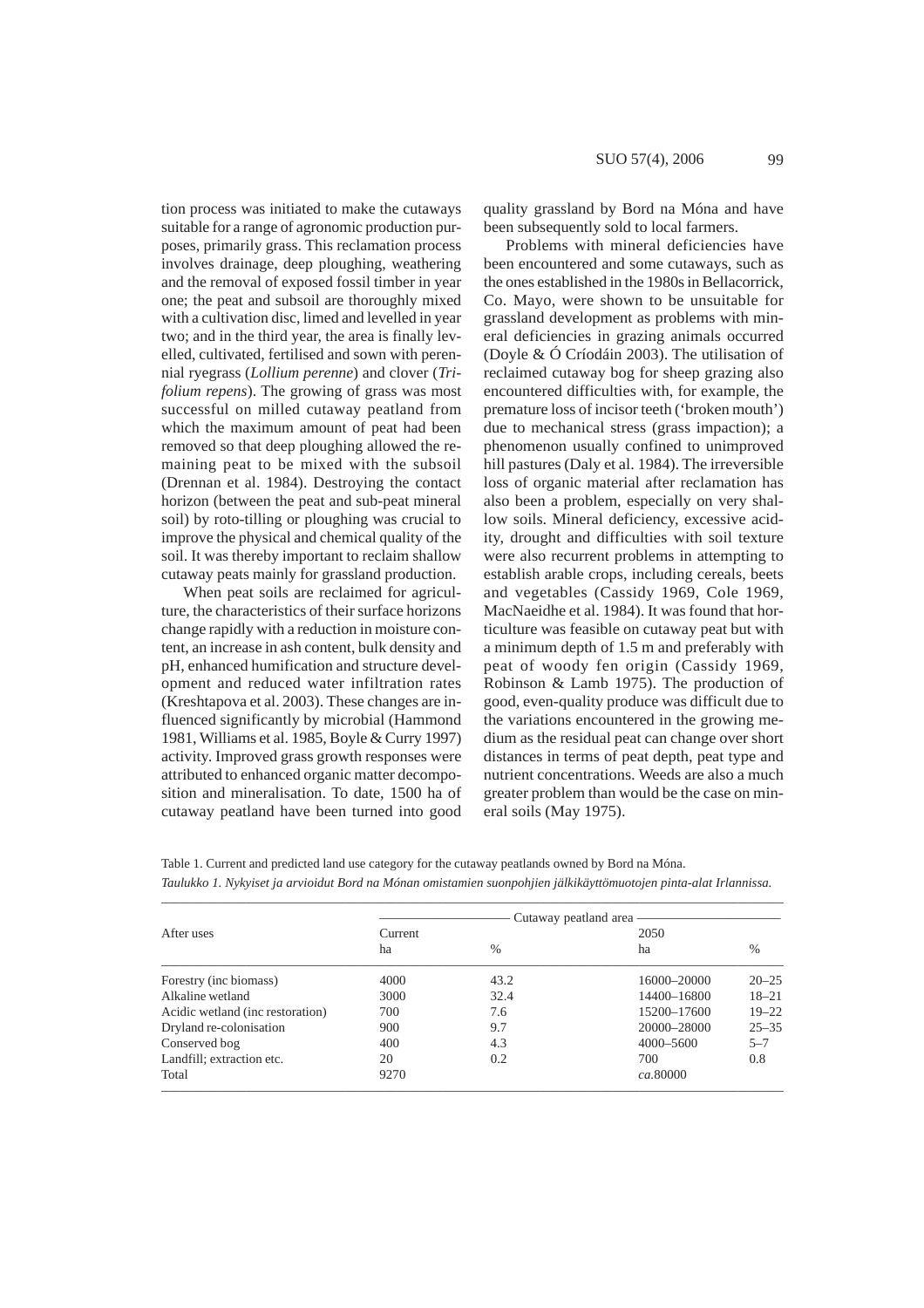In conclusion, arable and vegetable production has been disappointing and has not been further researched and it is accepted that no significant areas will be reclaimed for such purpose in the future. Similarly, while Bord na Móna has acquired an excellent expertise over the years in developing cutaway peatlands for grassland, no future cutaways have been designated for grassland development. The new decoupling regime under the Common Agriculture Policy means that support funding to agriculture is now fixed, tied to specific land areas and based on historical outputs. In this context, grassland is not seen anymore as a viable alternative use of cutaway for the moment (Bord na Móna 2005).

## **Forestry**

Research into the afforestation of cutaway peatlands began in the 1950s in Ireland and focused on one large sod-peat cutaway bog in Clonsast, Co. Offaly. The experimental area, commonly called 'Trench 14' was the first area (*c.*13 ha) leased by Bord na Móna to the Forest and Wildlife Service in 1955 for experimental purposes and site details are documented in several papers (O'Carroll 1967, Carey & Barry 1975, Carey et al. 1985, McCarthy 1986). An account of the bog before it was cutaway is given in Mitchell and Ryan (1997). The importance of Clonsast is that it was the first substantial bogland area, comprising several peat types, to be cut away by Bord na Móna and was therefore considered to be the best testing ground for decision-making on the after-uses of cutaways. Over the years, a series of basic investigations were set up, looking mainly at tree species performance (including biomass) and the effect of peat depth and fertilisation (Anon. 1965a, 1980, Carey et al*.* 1985, O'Flanagan 1988). Results were encouraging with great successes recorded for a wide range of conifers, a finding that provided much of the impetus for plans to afforest Bord na Móna cutaway peats. From the 1980s onwards, peatlands have been harvested by milling, leaving behind in effect a completely different soil profile, which required new techniques of rehabilitation and hence new research.

In 1965, 'An Foras Talúntais' (later Teagasc)

conducted probably the first planting on milled cutaway (at Lullymore, Co. Kildare). Unpublished results from an assessment carried out in the 1980s show that both Sitka spruce (*Picea sitchensis* (Bong.) Carr.) and lodgepole pine (*Pinus contorta* var. *latifolia*) crops were suffering from the effects of underlying high-pH marl (Anon. 1965b). A series of species trials were set up in Turraun, Co. Offaly in 1983. A range of conifer and broadleaved species were planted directly into the *Phragmites* peat. The peat depth ranged from 0 to 1 metre and was underlain by highly calcareous alluvium, which has a clay loam texture, and in some part by shell-marl (Anon. 1985). After five years, lodgepole pine, pedunculate oak (*Quercus robur* L.), and common alder (*Alnus glutinosa* (L.) Gaertn.) had performed well, while results from ash (*Fraxinus excelsior* L.), beech (*Fagus sylvatica* L.) and sycamore (*Acer pseudoplatanus* L.) were not encouraging (O'Flanagan 1988). Where shell-marl was near the surface, trees were considerably poorer. As in Lullymore, periodic flooding also impeded tree growth in some places.

Consideration was given to the fact that *Phragmites* peat and bottom peat layers in general are often relatively compact. This was caused by the in-situ consolidation from the overlying peat layers and from peat harvesting machinery. However results from cultivation trials established in 1988 showed that cultivation did not have any beneficial effects on the growth of Scots pine (*Pinus sylvestris* L.) (Anon. 1997) while Sitka spruce had suffered heavy frost damage.

By the late 1980s, the afforestation of milled cutaway peatlands was perceived as offering great potential despite the fact that very little research had been carried out (O'Carroll 1962, Ó Maoláin et al. 1979, Gallagher & Gillespie 1984). Prospects were promising based largely on the assumption that these cutaways were homogeneous in botanical origin and in character, that they were drainable, available in large, accessible units and that they ought to be productive without any requirements for cultivation. In 1984, the state forestry board Coillte undertook an extensive planting programme on the cutaway peatlands and by 1992 had planted 4000 ha of cutaway bogs with mainly Sitka spruce (accounting for 76% of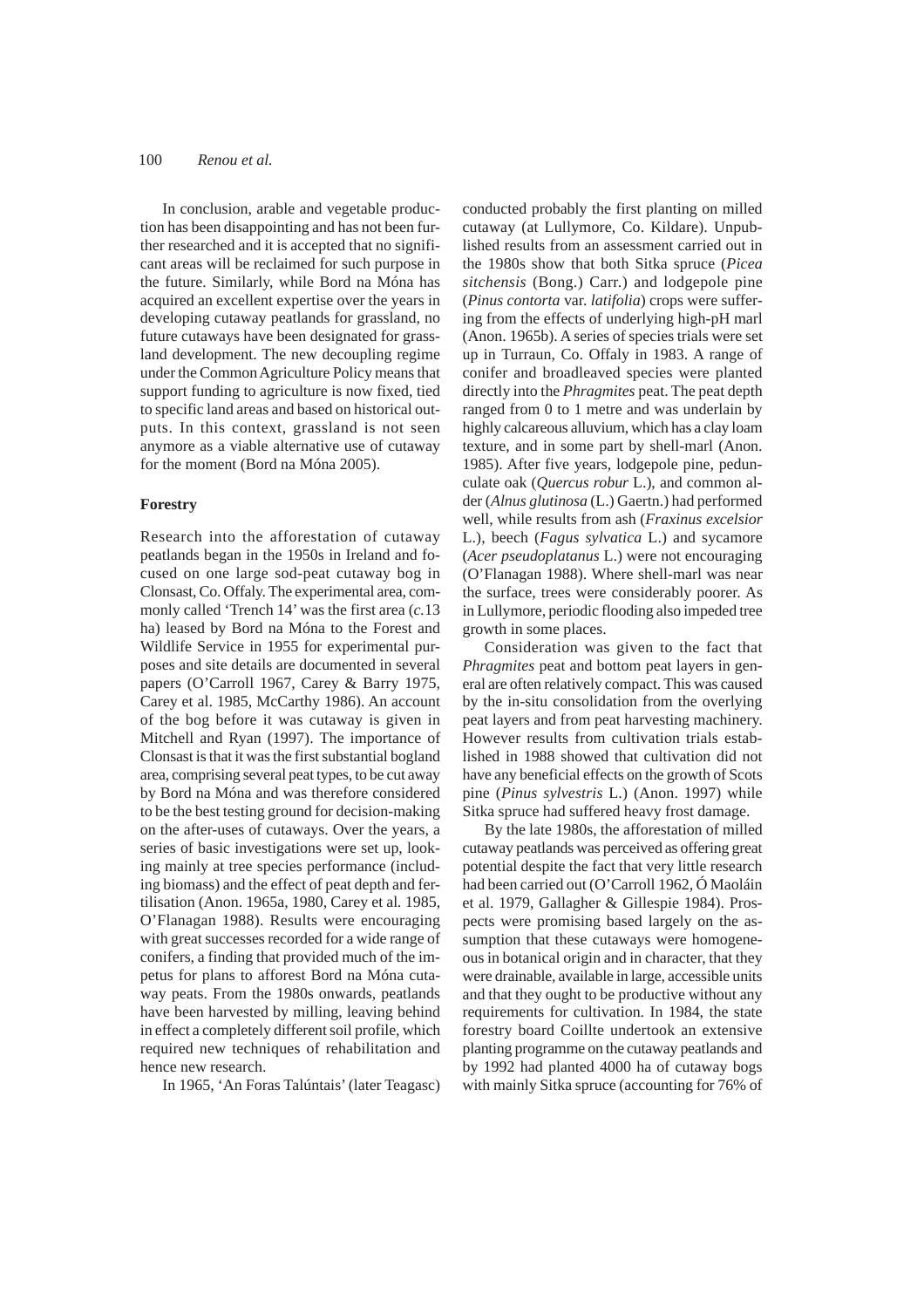the total plantings) and lodgepole pine (10%). Norway spruce (*Picea abies* (L.) Karst.) and oak made up 2% each. However, the percentage of successful establishment was very low due to a variety of reasons such as frosts, competition with vegetation, nutrient deficiency, edaphic factors (depth or compaction of peat), drainage and pest damage (Lynch & McGuire 1993, Jones & Farrell 1997). Despite Coillte's efforts to concurrently establish trials investigating cultivation, fertilization, herbicides and species provenances (Murphy 1991), there was a progressive recognition of the serious problems encountered on milled cutaway bogs requiring further research and the planting programme had to be abandoned.

In 1996, an intensive research programme, BOGFOR was jointly conducted by Bord na Móna, Coillte, the Forest Service (Coford) and University College Dublin. These research trials have provided indicators towards the successful establishment of commercial plantations on cutaway peatlands by investigating a range of issues such as cultivation methods, species selection, drainage, vegetation control as well as edaphic and climatic limitations. Early results have been reviewed by Renou and Farrell (2005) and guidelines are being drafted which will allow the selection of management practices best adapted to specific site conditions which may lead to renewed planting in the future. While there is still little knowledge of long-term performance of different species on cutaway peatland, there seems to be a range of species that the forester will be able to choose from. Taking into account that a site assessment is necessary prior to selecting a species and that certain site preparation and management practices will be required, the following species can be generally regarded as suitable for the afforestation of cutaway peatlands: Norway spruce, Sitka spruce, Scots pine, Corsican pine (*Pinus nigra* var. *maritima* (Ait.) Melville), hybrid larch (*Larix x eurolepis*), western red cedar (*Thuja plicata* Donn ex D. Don), pedunculate oak, silver birch (*Betula pendula* Roth), downy birch (*Betula pubescens* Ehrh.) and common alder. This range of suitable conifer and broadleaved species affords the forester the opportunity to create interesting landscapes that will later provide options for entering a range of markets, as well as being aesthetically pleasing and ecological acceptable. The variation in site conditions encountered in any given cutaway peatland means that not one but several species should be planted in that site.

The afforestation of industrial cutaway peatlands would make a significant contribution to attaining the targets set out in the government's forest strategy, that is to bring the national forest area from 8% (in 1996) to 17% of the total land area by 2030 (Department of Agriculture Food and Forestry 1996). In an environment where prospects are limited for further forestry development on both blanket bog and intact raised bogs (Renou & Farrell 2005), industrial cutaway peatland offer great interest for the government as they have the chief benefit of being state owned. Furthermore, it would also give an impetus to rural-based employment and income, as well as providing an opportunity to emphasise the non-timber benefits of forestry, for example, through designing plantations that maximise recreational benefits. Thinnings and residues could also provide an opportunity for wood energy production. These are suitable for co-firing in the newly established peat-burning power stations and would extend their generation life, as well as reducing carbon dioxide emissions (Lappi & Byrne 2005). It would, however, require that the infrastructure constructed for peat production (road, ditches and electricity) could be utilised after peat harvesting had ceased.

#### **Biomass**

Short rotation energy crops for producing biomass as a source of energy are a relatively new concept in Ireland. The first trials using short rotation crops with coniferous species (mainly lodgepole pine and Sitka spruce) showed better yields on cutaway peatlands than on raised or blanket bogs (McCarthy & Keogh 1984). While experimental work indicated that  $20$  t DM ha<sup>-1</sup> a<sup>-1</sup> could be achieved on cutaway peatlands (Healy 1980), the results from further large-scale demonstration trials established with hardwoods (mainly willow, poplar and alder) in the late 1970s were disappointing. Of the 400 ha of energy crops planted on Bord na Móna land, only 10% per-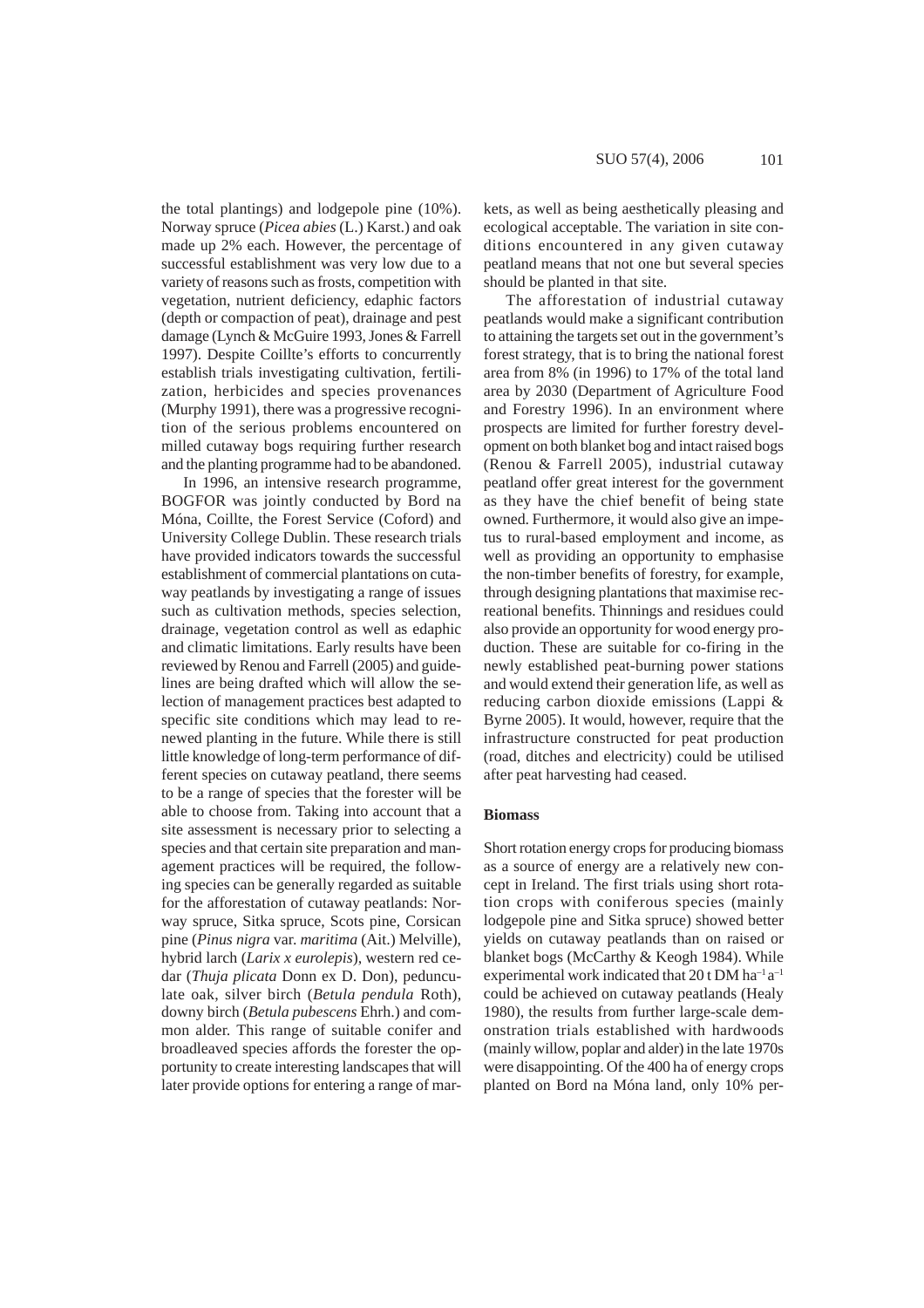formed moderately well (Bord na Móna 1988). The target yield of 12 tonnes of dry matter per hectare per year (Healy 1980) was not achieved in any of the coppice plantation trials, either in the midlands (Clonsast) or in the west of Ireland (Bellacorrick) (Bord na Móna 1988, Doyle & Ó Críodáin 2003). It was concluded that the cost of preparing the sites (mainly increasing pH and cultivation) were too high for the economically viable production of energy crops and all trials were abandoned. While poplar, aspen and willow have been named as likely biomass candidates to be grown on cutaway bogs, conclusive experimental results are lacking. Bord na Móna has recently renewed research and established trials growing willow (*Salix* spp.), elephant grass (*Miscanthus* spp.) and reed canary grass (*Phalaris arundinacea*). Currently, energy crops are not economically attractive on any land type in Ireland. Without governmental grants, it is unlikely that they will become a significant source of energy. Obligations under the Kyoto Protocol, committing Ireland to reduce greenhouse gas emissions to 13% above the base year (1990) emissions combined with spiralling costs of fossil fuel imports, could bring biomass production back to the forefront. A recent study showed that a yield of 9.2 t DM ha<sup>-1</sup> a<sup>-1</sup> was required from the second harvest cycle to obtain a positive income from the land with a wood chips price of £40 t DM (Rosenqvist & Dawson 2005). Research on arable land showed yields of willow and poplar between  $7-11$  t DM ha<sup>-1</sup> a<sup>-1</sup> similar to those experienced on cutaway peatlands (Rice et al. 1997). Given that most power plants are located in the midlands and that the infrastructure for transport already exists, producing biomass on the cutaway peatlands may well be a viable activity and new research should certainly be initiated.

## **Natural after-uses**

It is likely that some cutaway areas will not support a commercial productive after-use due in part to their hydrology. For example, peat harvesting is currently facilitated in large areas adjacent to the River Shannon by the mechanical pumping of drainage water. With the cessation of harvesting, the economic rationale to continue this practice will be gone. As such, up to 50% of the cutaway areas will be incapable of supporting either grassland or forestry and other options such as dryland recolonisation and wetland creation / restoration have recently been investigated.

## **Dryland re-colonisation**

Most cutaway peatlands are still bare peat and spontaneous revegetation is limited by extreme abiotic conditions left after peat harvesting (Quinty & Rochefort 1997, Lanta et al. 2004). Colonisation will be affected by the drainage conditions, the characteristics of the remaining peat and also by the surrounding land uses as this land acts as a seed bank. The initial vegetation communities are rarely bog communities and are in a state of rapid change in their succession to more stable plant communities. If left untouched, a cutaway peatland will be colonised by pioneer species such as birch (*Betula* spp.) and willow (*Salix* spp.), just as it was in the wake of the last Ice Age (Feehan 2000). *Juncus effusus* can also exclusively colonise some of the wetter parts of the cutaway peatlands where the water table fluctuates (McCorry & Renou 2003). Depending on the characteristics of the remaining peat layer and sub-peat mineral soil, numerous vegetation communities can evolve to maturity (Rowlands & Feehan 2000a, 2000b). This can be an advantage in the reclamation of certain sites for biodiversity.

The restoration of the ecological values of a cutaway bog by letting it develop a natural ecology are determined by the new biotic and abiotic factors prevailing on the cutaway (Feehan 2000, Rowlands & Feehan 2000b). At Turraun industrial cutaway peatland in Co. Offaly, Rowlands and Feehan (2000a, 2000b) have demonstrated that cutaways, given the right conditions, have the potential to revegetate naturally into a diverse range of communities. The natural colonisation of cutaways provides a great opportunity to enable natural biodiversity to redevelop, and reach a new wilderness status that was lost once machines began to harvest the peat. This option is becoming more and more of a reality as new projects are developed for the creation of national wetlands wilderness parks (Feehan 2004).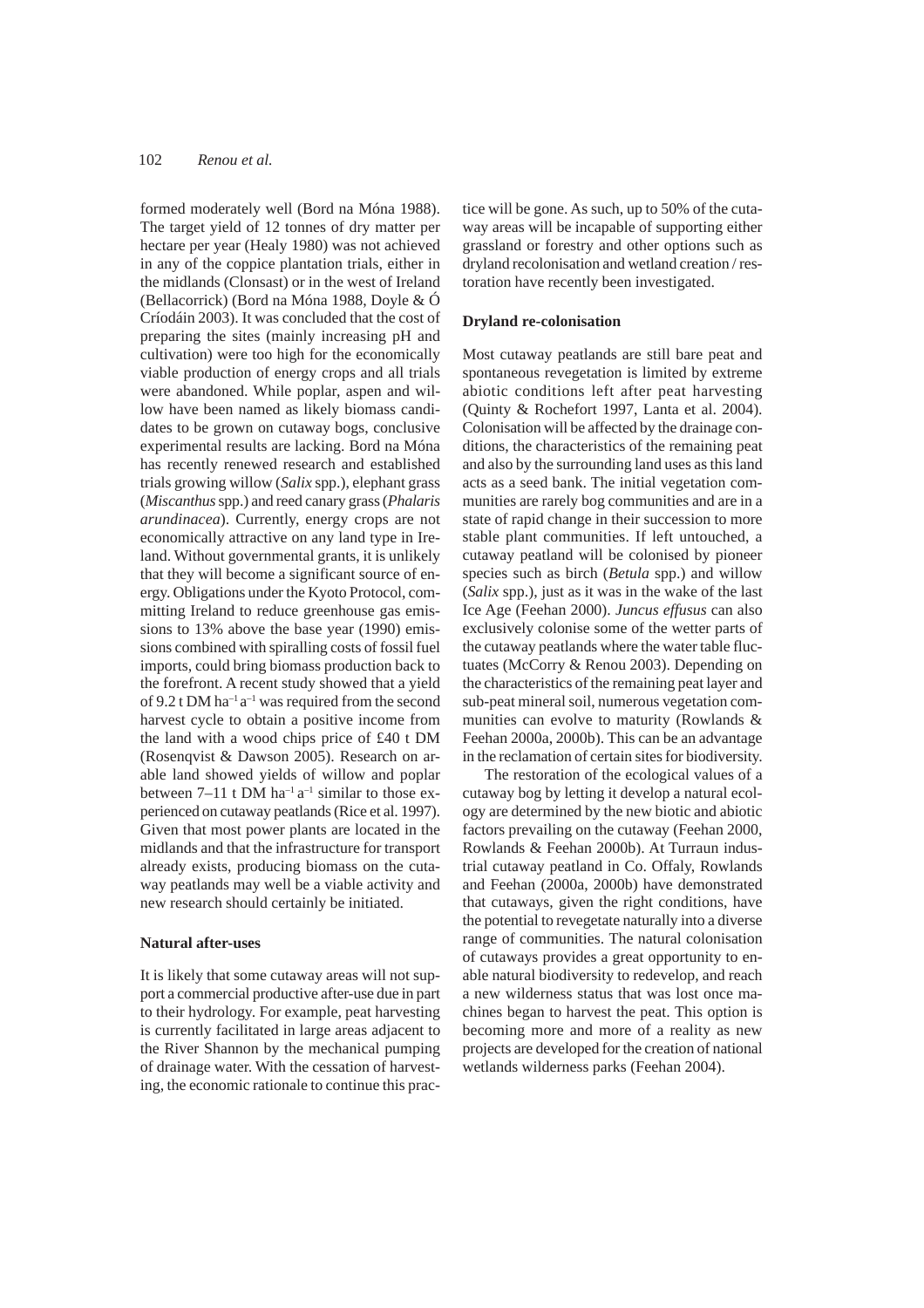#### **Wetland creation / restoration**

It is important to distinguish between bog restoration in the strictest sense and the creation and management of a new wetland that provides some of the functions and features that the land had prior to its exploitation. In terms of the latter, there have been successful wetland creations on cutaways in the Irish midlands and the development of parks and amenities centred on semi-artificial wetlands have been impressively demonstrated at Lough Boora Parklands, Co. Offaly (Egan 1998, 2004). These wetland areas provide a wide range of flora and fauna (O'Connor & Reynolds 2000, Higgins & Colleran 2006) but their richness will depend on factors such as time and the lake creation strategy, which influences the sediment characteristics, water chemistry and extent of revegetation (Higgins & Colleran 2005). In addition, this type of after-use can create a wide range of educational, artistic, amenity and tourism activities that can stimulate local community enterprise.

On the other hand, restoration of cutaway peatlands into peat-forming systems or 'growing' bogs has not been widely pursued in Ireland. While the regeneration scenario is becoming increasingly popular in other countries such as Canada and Finland (Price et al. 2002, Campbell & Rochefort 2003, Chapman et al. 2003, Vasander et al. 2003, Cobbaert et al. 2004), it is more difficult to achieve in Ireland given that the emphasis is on harvesting the peat for its fuel rather than for its horticultural resource. Milled peat production typically removes several metres of peat in the harvesting life span of the bog, with the result that the residual peat substrate is the more alkaline *Phragmites* or fen peat. As a consequence, establishment of typical bog plant species, such as Sphagna, is more problematic. However, in a study of a rehabilitated cutaway blanket bog in the west of Ireland, Farrell and Doyle (2003) suggested that the presence of transitional species such as *Sphagnum subnitens,* which is able to tolerate high pH, may create a suitable environment for the establishment of more ombrotrophic Sphagna species.

## **Future considerations**

In recent years, the effect of land-use change on the greenhouse gas balance of peatlands globally has received much attention (Tuittila et al. 1999, Waddington & Price 2000, Waddington & Warner 2001). In Ireland, various after-use strategies have been assessed for their ability to restore cutaway bogs as carbon sequestering ecosystems (Byrne et al*.* 2000). In a two-year study of carbon gas exchange at Turraun, Co. Offaly, Wilson et al. (In press) reported considerable losses of carbon dioxide and a return of methane emissions with rewetting of the cutaway. The results indicated the need for improved post-harvesting planning to minimise potential C losses from the cutaways. No conclusive results have been found where the cutaway vegetation cover consists of trees (either feral or planted) but studies are on-going (Cabral et al. 2005). Other future after-uses for the cutaways that have been suggested include gravel extraction, wind farm, landfill, airport; all of which arise where there is a specific local requirement or local economic benefits that can be critical in certain peat producing areas.

Due to the complexity and the variety of cutaways, sound baseline information covering the nature and distribution patterns of the peat materials within each cutaway landscape unit should underpin any decisions on after-use. New technologies (remote sensing combining GIS with satellite imagery) have proven to be a useful source of information, for example showing current land cover types in production peatlands (McGovern et al*.* 2000). This should be developed further with the acquisition of accurate data regarding the soil resource and drainage possibility.

It is inevitable that policies, legislation and Ireland's commitment to international conventions and protocols should guide consideration of the rehabilitation of these lands. For example, there is currently an obligation under the terms of the Convention on Biological Diversity to take account of the 'multifunctionality' when considering the future development and use of cutaway. The new Rural Development Regulation 2007– 2013 may also affect greatly the choices of after-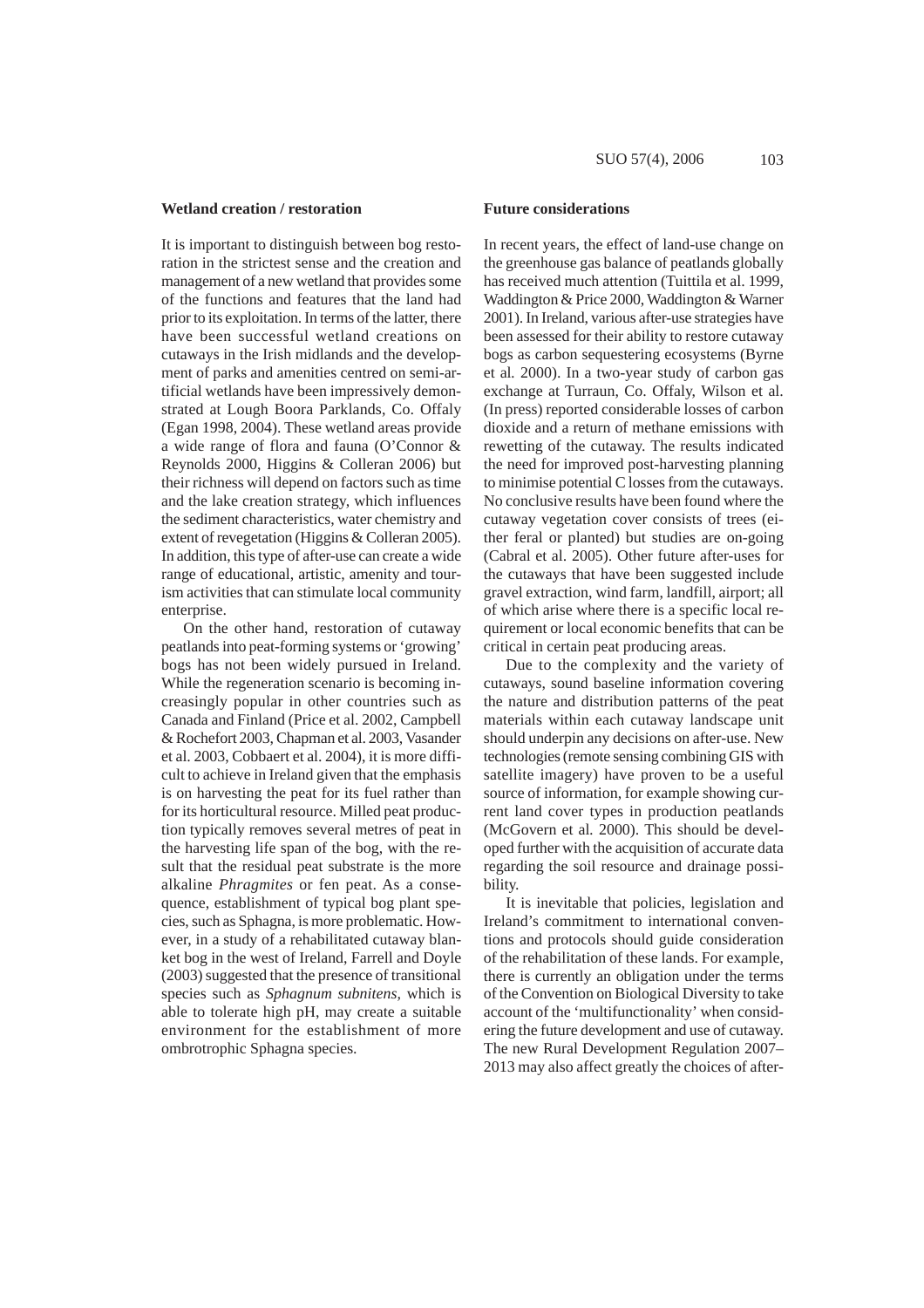uses as new grants may be available for the afforestation of non-agricultural land such as cutaway, allowing a state company such as Bord na Móna to eligible for these grants.

# **Conclusion**

A new landscape is about to emerge by 2050, a century after research on the after-uses of cutaway peatland was initiated (Table 2). The potential exists to construct a fascinating, rich mosaic of habitats that could be productive as well as bio-diverse. The results obtained so far, combined with the intrinsic nature of the cutaway peatlands themselves, suggest that future decisions as to their after-use should be flexible. More research is required in order to better equip the decisionmakers. The process is a steep learning curve as more information is steadily becoming available regarding the different types of emerging cutaway peatlands. Whatever options are chosen, the cutaway will require dedicated management in order to insure that their rehabilitation achieve their objectives and potential. Fundamentally, the success of the after-use depends on: (1) the quality of the planning, (2) the knowledge of the particular cutaway peatland features and (3) the correct decisions concerning the most suitable options. This can be provided by the establishment of forums, which have already been suggested by Bord na Móna (Egan 2006) and which should include all relevant agencies, research, administration and community to work at local and national level. These forums should help see tomorrow's landscape emerge in a wise-use fashion.

## **Acknowledgements**

Grateful thanks to the two anonymous referees for their comments.

Table 2. Timeline overview of the development of scientific research on cutaway peatlands in Ireland. *Taulukko 2. Irlantilaisen suonpohjia koskevan tieteellisen tutkimuksen virstanpylväitä.*

| 1950    | Experiment in grassland production and arable crops                                                         |
|---------|-------------------------------------------------------------------------------------------------------------|
| 1955    | Establishment of first cutaway peatland forest experiments in Clonsast (Trench 14)                          |
| 1958    | Lullymore research station opens to investigate the potential of cutaway peatland for grassland, livestock, |
|         | tillage and vegetables                                                                                      |
| 1965    | First plantation trial on milled peat, Lullymore                                                            |
| 1967    | Vegetable and horticultural trials                                                                          |
| 1972    | Bord na Móna established the Land Development Unit to develop best practice techniques for the cutaways     |
| 1977    | Biomass trial with willows, poplars and alders                                                              |
| 1983    | Cultivation trial (66 ha), Lullymore                                                                        |
| 1988–92 | Large-scale planting of Bord na Móna cutaways by Coillte (4000 ha)                                          |
| 1991    | Wetland construction in Turraun Coillte workshop on establishment problems on the cutaways                  |
| 1992    | Series of Coillte forest experiments at Tullamore                                                           |
| 1995    | Wetland creation in Tumduff (6 ha)                                                                          |
| 1996    | Creation of Finnamore Lakes: 2 angling lakes and a wetland (30 ha)                                          |
| 1998    | Lough Boora Parkland: angling lakes, wetland, natural colonisation, grassland and forestry (250 ha)         |
| 1999–06 | BOGFOR Research Programme on the afforestation of cutaway peatlands                                         |
| 2000    | Wetland construction in Clongawney (12 ha)                                                                  |
| 2006    | Biomass trials with willow, elephant grass and reed canary grass                                            |

–––––––––––––––––––––––––––––––––––––––––––––––––––––––––––––––––––––––––––––––––––––––––––––––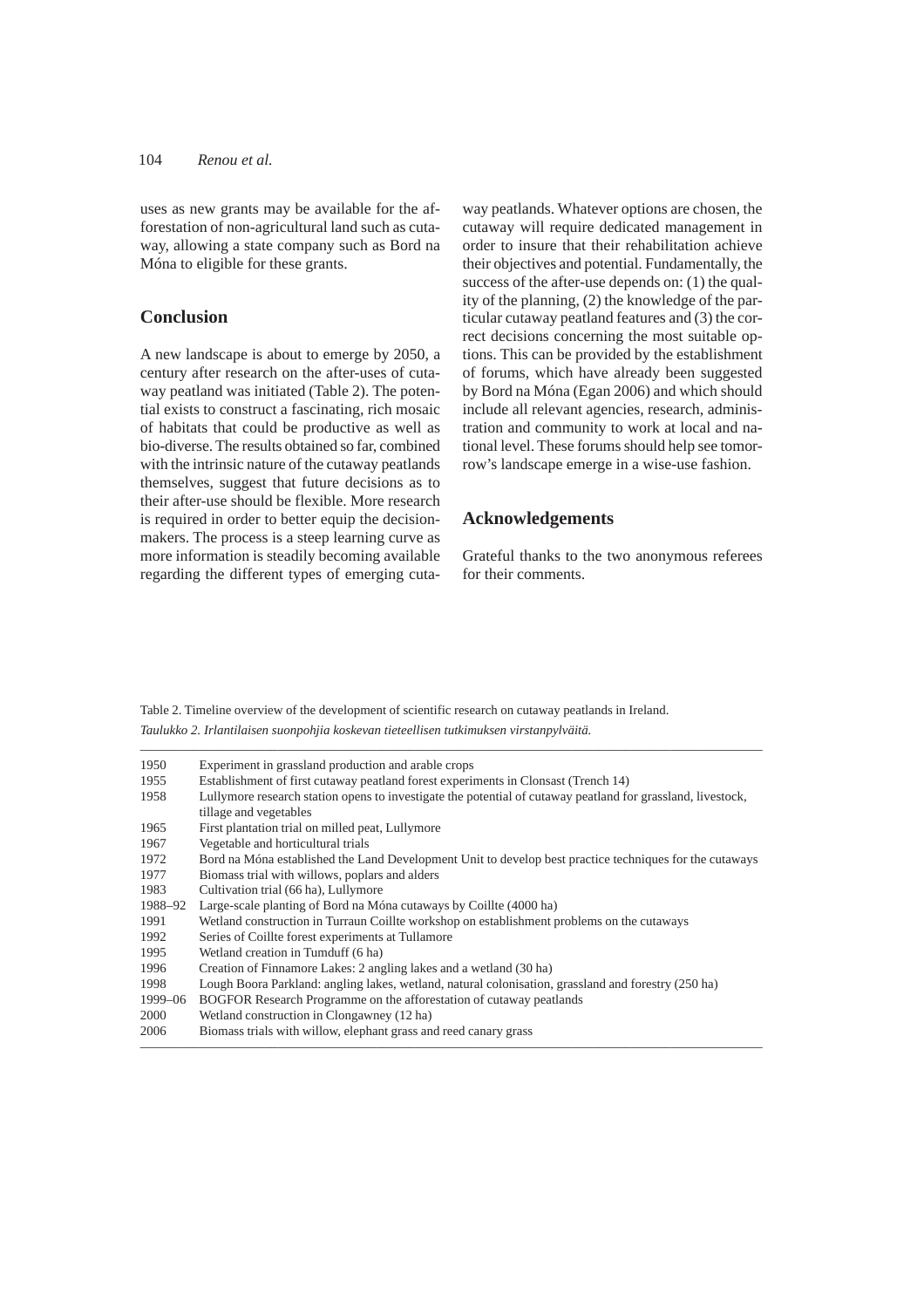- Anon. 1965a. Cutover peatlands. In, Forest Research Review 1957–1964, Department of Lands Forestry Division. The Stationery Office, Dublin, pp. 31–32.
- Anon. 1965b. Soils division Research Report: Teagasc nutritional trial at Lullymore. An Foras Talúntais, Dublin.
- Anon. 1979. Report of the inter-departmental committee appointed by the Ministry for Industry, Commerce and Energy to consider possible uses of Bord na Móna cutaway bogs. The Stationery Office, Dublin.
- Anon. 1980. Fertiliser requirements of reedswamp peat sites. In, Research Report 1980. Dept of Fisheries & Forestry, Dublin, pp. 7.
- Anon. 1985. Experiment working plans at Turraun. Forest and Wildlife Service, Research Branch, Soils and Nutrition Section, Bray, Co. Wicklow.
- Anon. 1991. Report of the independent committee on the future uses of Bord na Mona cutaway bog. Department of Energy, Dublin.
- Anon. 1997. Experiment report on the cultivation trials at Lullymore: 32/88. Coillte, Newtownmountkennedy.
- Barry, T. A. 1969. Origins and distribution of peat-types in the bogs of Ireland. Irish Forestry 26: 40–52.
- Bord na Móna. 1988. Options for development of Bord na Móna cutaway bogs.
- Bord na Móna. 2005. Report on Corporate Social Responsibility 2004/2005. Bord na Móna, Newbridge, Co. Kildare.
- Boyle, K. E. & Curry, J. P. 1997. Influence of earthworms on soil properties and grass production in reclaimed cutover peat. Biological Fertility of Soils 25: 20–26.
- Byrne, K. A., Farrell, E. P. & O'Toole, P. 2000. Greenhouse gas emissions in restored industrial cutaway peatlands in central Ireland. 11th International Peat Congress, pp. 873–877.
- Cabral, R., Farrell, E. P. & Byrne, K. A. 2005. Seasonal dynamics of soil CO<sub>2</sub> efflux in Sitka spruce and birch growing on industrial cutaway peatlands. Cost Action E38: Woody Root processes — Impact of different tree species. 5–9 June 2005, Tartu, Estonia, pp. 13.
- Campbell, D. R. & Rochefort, L. 2003. Germination and seedling growth of bog plants in relation to the recolonization of milled peatlands. Plant Ecology 169: 71– 84.
- Carey, M. L. & Barry, T. A. 1975. Coniferous growth and rooting patterns on machine sod-peat bog (cutover) and Trench 14, Clonsast. Irish Forestry 32: 18–29.
- Carey, M. L., Hammond, R. F. & McCarthy, R. 1985. Plantation forestry on cutaway raised bogs and fen peats in the Republic of Ireland. Irish Forestry 42: 106–122.
- Cassidy, J. C. 1969. Suitability of peat soils for the production of vegetable crops. Peat as a medium for horticultural crop production, Dublin, An Foras Taluntais, pp. 55–61.

Chapman, S., Buttler, A., Francez, A.-J., Laggoun-Defarge,

F., Vasander, H., Schloter, M., Combe, J., Grosvernier, P., Harms, H., Epron, D., Gilbert, D. & Mitchell, E. 2003. Exploitation of northern peatlands and biodiversity maintenance: a conflict between economy and ecology. Frontiers in Ecology and the Environment 1: 525– 532.

- Cobbaert, D., Rochefort, L. & Price, J. S. 2004. Experimental restoration of a fen plant community after peat mining. Applied Vegetation Science 7: 209–220.
- Cole, A. J. 1969. Suitability of peat soils for the production of agricultural crops. Peat as a medium for horticultural crop production, Dublin, An Foras Taluntais, pp. 62– 3.
- Collins, T. 1998. The economic importance of agriculture on the cutaways. Future Use of Cutaway Bogs. Proceedings from the first comprehensive conference on cutaway bogland rehabilitation, Lough Boora Parkland, Brosna Press, pp. 17–21.
- Daly, P. J., Farrell, C. & Egan, T. M. 1984. Investigation into premature loss of permanent incisor teeth (broken mouths) in ewes grazing reclaimed peatland. Proceedings of the 7th International Peat Congress, Dublin, IPC, pp. 238–254.
- Department of Agriculture Food and Forestry. 1996. Growing for the future: a strategic plan for the development of the forestry sector in Ireland. The Stationery Office, Dublin.
- Doyle, G. J. & Ó Críodáin, C. 2003. Peatlands fens and bogs. In: Otte, M. L. (ed.), Wetlands of Ireland. University College Dublin, Dublin, pp. 79–108.
- Drennan, M. J., Cole, A. J., O'Dwyer, J. & McNally, G. 1984. Beef production from grass grown on peatland. Proceedings of the 7th International Peat Congress, Dublin, pp. 264–270.
- Egan, T. 2006. Bord na Móna industrial cutaway boglands. Peatland utilisation and research in Ireland 2006, Dublin, Irish Peatland Society, pp. 30–35.
- Egan, T. M. 1998. A pilot project for the utilisation of cutaway boglands in West Offaly. In: Gormley, F. (ed.), Towards a conservation strategy for the bogs of Ireland. Irish Peatland Conservation Council, Dublin, pp. 119–126.
- Egan, T. M. 2004. Human interactions with a raised bog in midland Ireland. 12th International Peat Congress, Tampere, Finland, International Peat Society, pp. 538– 544.
- Farrell, C. A. & Doyle, G. J. 2003. Rehabilitation of industrial cutaway Atlantic blanket bog in County Mayo, north-west Ireland. Wetlands Ecology and Management 11: 21–35.
- Feehan, J. 2000. Back to the future? Limnological reflections on peatland change in Ireland. Verh. Internat. Verein. Limnol. 27: 1165–1173.
- Feehan, J. 2004. A long-lived wilderness The future of the North Midlands peatland network. Department of Environmental Resource Management, Dublin.
- Feehan, J. & O'Donovan, G. 1996. The bogs of Ireland. An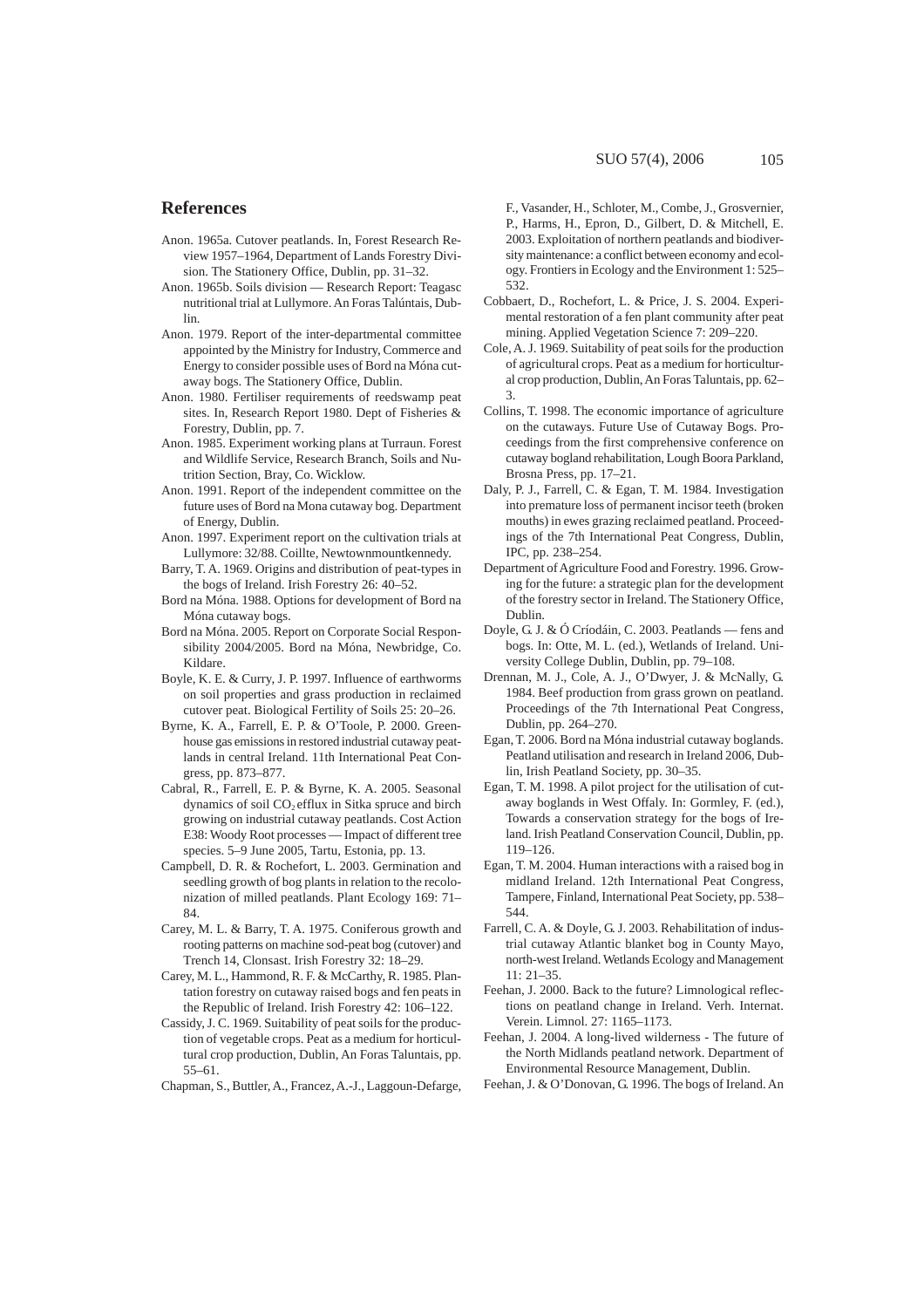introduction to the natural, cultural and industrial heritage of the Irish peatlands. The Environmental Institute, University College Dublin, Dublin.

- Gallagher, G. & Gillespie, J. 1984. The economics of peatland afforestation. 7th International Peat Congress, Dublin, International Peat Congress, pp. 271–285.
- Hammond, R. F. 1981. The peatlands of Ireland. Soil Survey Bulletin No. 35. An Foras Taluntais, Dublin, Ireland.
- Hammond, R. F. 1984. The classification of Irish peats as surveyed by the National Survey of Ireland. Procs. 7th Int. Peat congress, Dublin, pp. 168–187.
- Hammond, R. F. 1989. The characteristics of Irish midland peatlands which can influence future land use programmes. In: Mollan, C. (ed). The utilisation of Irish midland peatlands. Royal Dublin Society, Dublin, pp. 49–62.
- Healy, J. 1978. Some Aspects of the Development and Utilisation of Cutaway Bog. Irish Society of Agronomy and Land Use Symposium 'Future Use of Midland Bogs', Tullamore, pp. 39–49.
- Healy, J. 1980. Industrial Cutaway Bog Development in Ireland — Food and Energy. 6th International Peat Congress, Duluth, pp. 387–397.
- Higgins, T. & Colleran, E. 2005. Lake creation on cutaway peatlands. Bord na Móna and Environmental Change Institute, Galway.
- Higgins, T. & Colleran, E. 2006. Trophic status of experimental cutaway peatland lakes in Ireland and implications for future lake creation. Journal of Environmental Science & Health, Part A: Toxic/Hazardous Substances & Environmental Engineering 41: 849–863.
- Jones, S. M. & Farrell, E. P. 1997. Survey of plantation forests on Bord na Móna cutaway bog. Final report. Forest Ecosystem Research Group Report Number 20, Department of Environmental Resource Management, University College, Dublin.
- Kreshtapova, V. N., Krupnov, R. A. & Uspenskaya, O. N. 2003. Quality of organic soils for agricultural use of cutover peatlands in Russia. In: Ilnicki, P. (ed). Organic soils and peat materials for sustainable agriculture. CRC Press, Boca Raton, pp. 175–186.
- Lanta, V., Dolezal, J. & Samata, J. 2004. Vegetation patterns in a cutaway peatland in relation to abiotic and biotic factors: a case study from the Sumava Mts., Czech Republic. Suo 55: 33–43.
- Lappalainen, E. 1996. Mires of Finland and their use. In: Lappalainen, E. (ed.), Global peat resource. International Peat Society, Saarijärvi, pp. 69–74.
- Lappi, S. & Byrne, K. A. 2005. Greenhouse gas benefits of co-firing biomass with peat for energy in Ireland. IEA Bionergy, Task 38, Graz, Austria.
- Lynch, B. & McGuire, A. 1993. Survey report on lands leased from Bord na Mona. Unpublished Coillte internal report, Coillte, Mullingar.
- MacNaeidhe, F. S., Jelley, R. M. & Burke, W. 1984. Soil amelioration and reclamation studies on Bord na Mona

milled-over peatland, 1984. Third progress report. An Foras Taluntais,

- May, M. J. 1975. Weed control. In: Lamb, J. G. D. (ed.), Peat in horticulture. Academic Press, London, pp. 71– 86.
- McCarthy, R. 1986. Visit to forest experiment area Trench 14, Clonsast Bog; Research and development trials on milled peat cutaway bog — Lullymore 1986. Coillte, Bray, Co. Wicklow.
- McCarthy, R. & Keogh, R. M. 1984. Biomass potential of conifers on peatlands. 7th International Peat Congress, Dublin, Ireland, The Irish National Peat Committee, pp. 398–416.
- McCorry, M. J. & Renou, F. 2003. Ecology and management of *Juncus effusus* on cutaway peatlands in the Irish midlands. Forest Ecosystem Research Group Report Number 69, Department of Environmental Resource Management, University College Dublin, Dublin.
- McGovern, E. A., Holden, N. M., Ward, S. M. & Collins, J. F. 2000. Remotely sensed satellite imagery as an information source for industrial peatlands management. Resources, Conservation and Recycling 28 67–83.
- McNally, G. 1984. Development of Industrial Cutover Bog in Ireland. 7th International Peat Congress, Dublin, pp. 442–449.
- McNally, G. 1995. The utilisation of industrial cutaway peatland. The key factors influencing the various afteruse options. Proceedings of the Conference on the Peat Industry and the Environment, Tallin, Estonia, pp. 84–86.
- McNally, G. 1997. Peatlands, power and post-industrial use. In: Ingram, H. A. P. (ed.), Conserving peatlands. CAB INTERNATIONAL, London, pp. 245–251.
- Mitchell, F. 1976. The Irish landscape. Collins, London.
- Mitchell, F. & Ryan, M. 1997. Reading the Irish Landscape. Town House and Country House, Dublin.
- Mollan, C. (ed). 1989. The Utilisation of Irish Midland Peatlands. Royal Dublin Society,
- Montanerella, L., Jones, R. J. A. & Hiederer, R. 2006. The distribution of peatland in Europe. Mires and Peat 1:  $1 - 10$ .
- Murphy, G. 1991. Workshop on establishment problems on the BNM cutaway bogs. Report and Recommendations. Coillte Research Report No. 20/91 (R). Coillte Teoranta, Bray, Co. Wicklow.
- Ó Maoláin, D., Collins, S., Rowan, J., Ó Muirgheasa, N., Rhatigan, L., Healy, J. & Matthews, T. 1979. Interim report of the inter-departmental committee appointed by the Ministry for Industry, Commerce and Energy to consider possible uses of Bord na Móna cutaway bogs. The Stationery Office, Dublin.
- O'Carroll, N. 1962. The progress of peatland afforestation in the Republic of Ireland. XIX(1) 93–101.
- O'Carroll, N. 1967. Early growth of conifers on machinecutover peatland. Proc. XIV IUFRO Congress, Munich, pp. 471–482.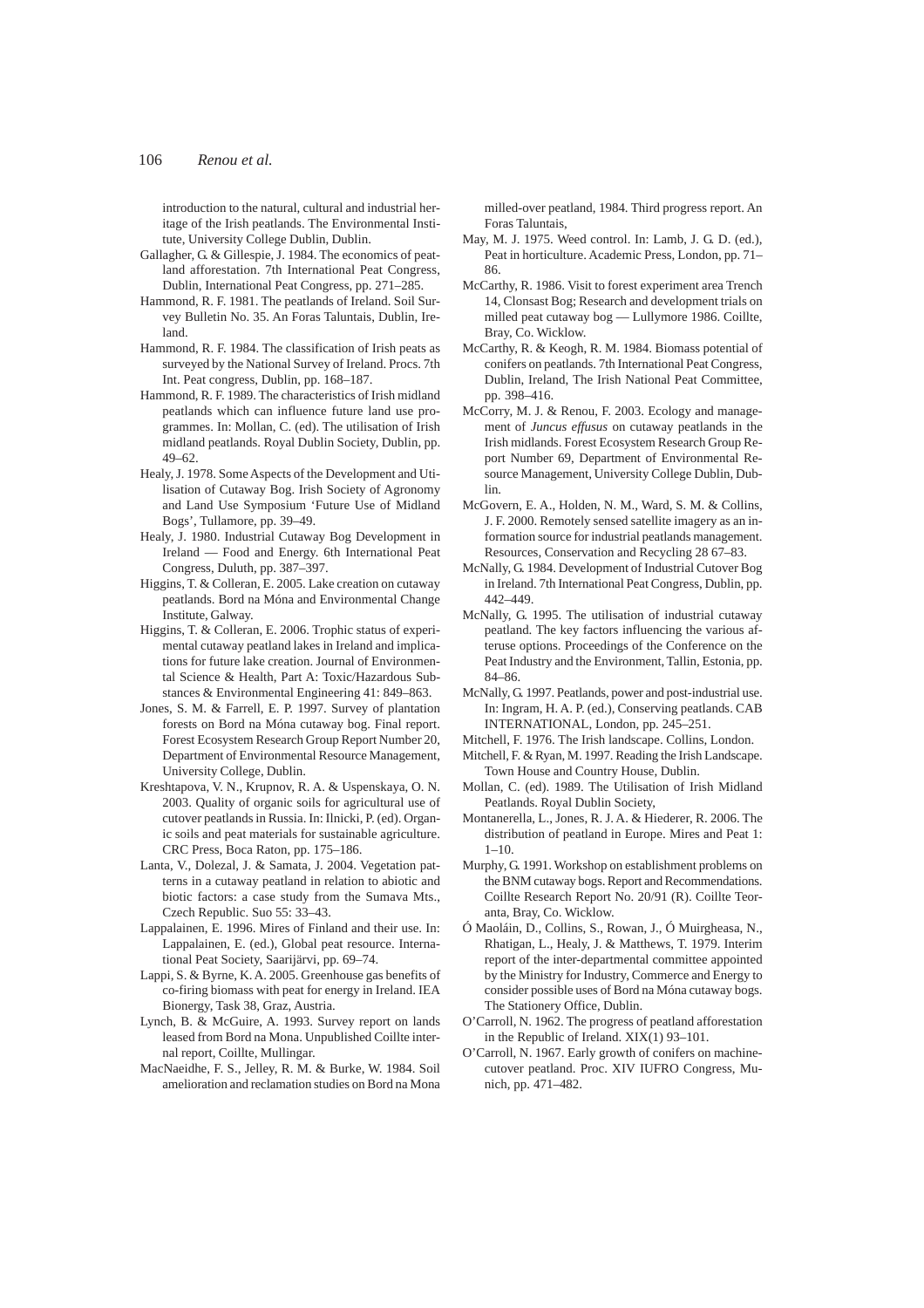- O'Connor, A. & Reynolds, J. 2000. Aquatic macro invertebrate colonisation of artificial water bodies on cutaway oceanic raised bog in Ireland. Sustaining our peatlands: Proceedings of the 11th International Peat Congress, Québec, Canadian Society of Peat and Peatlands and the International Peat Society, pp. 742– 750.
- Offaly County Council. 2003. Offaly County Development Plan 2003–2009. Offaly County Council, Tullamore.
- O'Flanagan, L. 1988. The role of forestry on the midland cutaway peats. In: Mollan, C. (ed.), The Utilisation of Irish Midland peatlands. Proceedings of a workshop held in the Royal Dublin Society from September 21– 24, 1988. Royal Dublin Society, Dublin, pp. 63–70.
- Price, J. S., Rochefort, L. & Campeau, S. 2002. Use of shallow basins to restore cutover peatlands: hydrology. Restoration Ecology 10: 259–266.
- Quinty, F. & Rochefort, L. 1997. Plant reintroduction on a harvested peat bog. In: Jeglum, J. K. (ed.), Northern Forested Wetlands. CRC Lewis Publishers, Boca Raton, pp. 133–145.
- Renou, F. & Farrell, E. P. 2005. Reclaiming peatlands for forestry: the Irish experience. In: Madsen, P. A. (ed.), Restoration of boreal and temperate forests. CRC Press, Boca Raton, pp. 541–557.
- Rice, B., Bulfin, M., Kent, M., Frohlich, A. & Lenehan, J. J. 1997. Potential for energy poduction from agricultural and forest biomass in Ireland. Teagasc, Dublin.
- Robinson, D. W. & Lamb, J. G. D. (eds). 1975. Peat in horticulture. Academic Press, London.
- Rosenqvist, H. & Dawson, M. 2005. Economics of willow

growing in Northern Ireland. Biomass and bioenergy 28: 7–14.

- Rowlands, R. & Feehan, J. 2000a. The ecological future of industrially milled cutaway peatlands in Ireland. Aspects of Applied Biology 58 263–269.
- Rowlands, R. & Feehan, J. 2000b. Maximising the natural ecological potential of industrial cutaway peatlands in Ireland. In: Daigle, J.-Y. (ed.), International Peat Congress, Commission V. pp. 678–683.
- Tuittila, E.-S., Komulainen, V.-M., Vasander, H. & Laine, J. 1999. Restored cut-away peatland as a sink for atmospheric CO<sub>2</sub>. Oecologia 120: 563-574.
- Vasander, H., Tuittila, E.-S., Lode, E., Lundin, L., Ilomets, M., Sallantaus, T., Heikkila, R., Pitkanen, M.-L. & Laine, J. 2003. Status and restoration of peatlands in northern Europe. Wetlands Ecology and Management 11: 51–63.
- Waddington, J. M. & Price, J. S. 2000. Effect of peatland drainage, harvesting and restoration on atmospheric water and carbon exchange. Physical Geography 21: 433–451.
- Waddington, J. M. & Warner, K. D. 2001. Atmospheric  $CO<sub>2</sub>$  sequestration in restored mined peatlands. Ecoscience 8: 359–368.
- Williams, B. L., Boggie, R., Cooper, J. M. & Mitchell, J. W. 1985. Changes in some physical and chemical characteristics of peat following reseeding and grazing. Irish Journal of Agricultural Research 24: 229–236.
- Wilson, D., Tuittila, E.-S., Alm, J., Laine, J., Farrell, E. P. & Byrne, K. A. (In press). Carbon dioxide dynamics of a restored maritime peatland. Ecoscience.

*Received 2.11.2006, Accepted 29.12.2006*